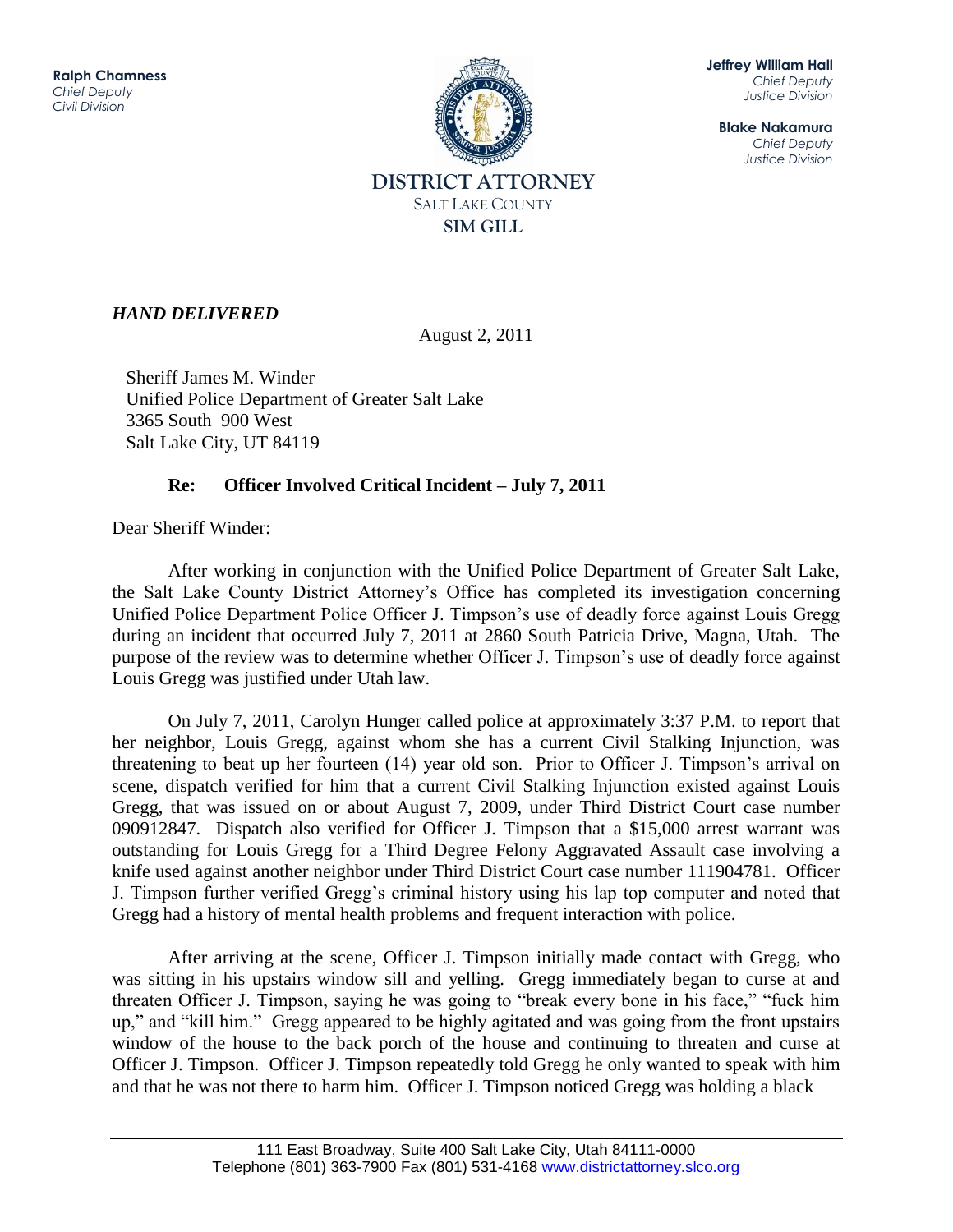metal pole in his hand when he came out on the back porch briefly. Officer J. Timpson continued to ask Gregg to come down and speak to him, but Gregg continued to refuse and told Officer J. Timpson to come up where he (Gregg) was standing and he would "kill him." Officer J. Timpson notified dispatch regarding the threats Gregg had verbalized towards him and of the metal pole in Gregg's possession.

Officer E. Twohill heard the reports coming through dispatch and advised that he would respond to the scene. Officer E. Twohill previously responded to Gregg's residence and was familiar with Gregg. After arriving, Officer E. Twohill made verbal contact with Gregg from outside the front of the residence (again through the upstairs window where Gregg was sitting and/or standing) and attempted to de-escalate the situation. Gregg indicated that he remembered Officer E. Twohill from a prior incident and agreed that he could come in and talk to him. Officer E. Twohill and Officer J. Timpson then approached the front door of the residence. The front door has a small cement landing slightly wider than the door that is without railings and that is raised from the ground that both officers were standing on.

At the front door, Officer J. Timpson was slightly behind and to the right of Officer E. Twohill who was located at the threshold of the front door with one foot inside the residence. After opening the front door, Officer E. Twohill could not see Gregg and called for him. Officer J. Timpson had withdrawn his Taser from the holster as he and Officer E. Twohill were approaching the front door.

After calling for Gregg, Officer E. Twohill observed Gregg coming around the corner from the kitchen to the top of the stairs that leads down to the front door where he and Officer J Timpson were located. Officer E. Twohill immediately noticed that Gregg had a 6-8 foot long, 1 ½ inch in diameter metal pipe in his right hand, with 4-6 feet of the pipe in front of his hand that he was holding parallel to the ground and handling in a threatening manner toward the officers. Officer E. Twohill withdrew his Taser at that point, fearing for both his safety and the safety of Officer J. Timpson. Officer E. Twohill repeatedly told Gregg to drop the pipe. Gregg ignored all commands to drop his weapon and continued to proceed towards the officers.

When Officer E. Twohill withdrew his Taser, Officer J. Timpson put his Taser back into its holster and withdrew his firearm, as per training. Gregg continued towards the officers, starting down the stairway and stating that he was going to "hit them with the pole" and "kill them." Gregg was also thrusting the pipe back and forth toward the officers in an aggressive manner as he was descending the stairs. Officer E. Twohill shouted "Taser, Taser, Taser" when Gregg was approximately one half way down the stairs, a distance of approximately five to six feet from the officers, and then fired his Taser.

The Taser was unsuccessful at stopping Gregg, and seemed to further agitate Gregg. Gregg then raised the bar over his head in a manner as if to strike the officers similar to an axe or as if to throw the bar similar to a spear. Officer E. Twohill immediately began to attempt to reload his Taser after the unsuccessful deployment, but believed that he would not be able to reload his Taser before being struck by Gregg with the pipe and mentioned that he was thinking "I am not going to make it."